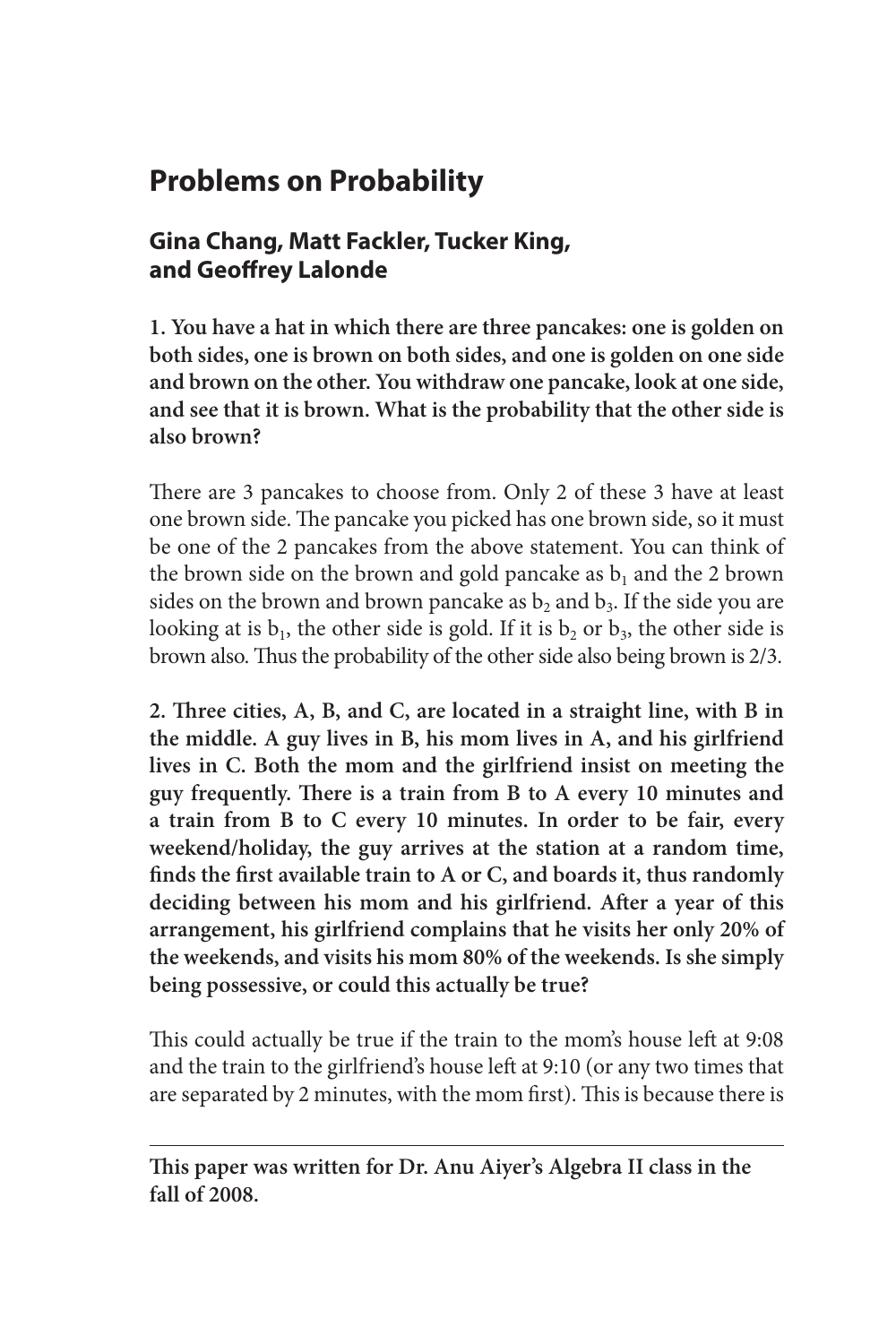#### 42 Gina Chang et al.

an 8-minute window in which the guy will be forced to go to the mom's house, but only a 2-minute window in which he is forced to go to the girlfriend's house. Think about it logically:

**Timeline**



If he arrives at any time between the 1st and 2nd bar (0-8 minutes), he will take the train to his mom's house. If he arrives anywhere between the 2nd bar and the end (8-10 minutes), he will take the train to his girlfriend's house. It is clear that if you were to randomly pick a point on the timeline, there would be an 8/10 probability that he would go to the mom's house.

#### **3. Three points are selected randomly on the circumference of a circle. What is the probability that the triangle formed by these three points contains the center of the circle?**

We laid out the circumference of a circle as a line segment, of length 1. We called the endpoints both A because they would meet up (be the same point) on the circle.



Then we put 2 points on this line, point B and C. In order to fulfill the parameters of the problem, the distance between any of the points (the lengths of the 3 line segments) has to be less than half of the line segment (0.5).

$$
A \longrightarrow B \longrightarrow C \longrightarrow A
$$
  
(0) (0.5) (1)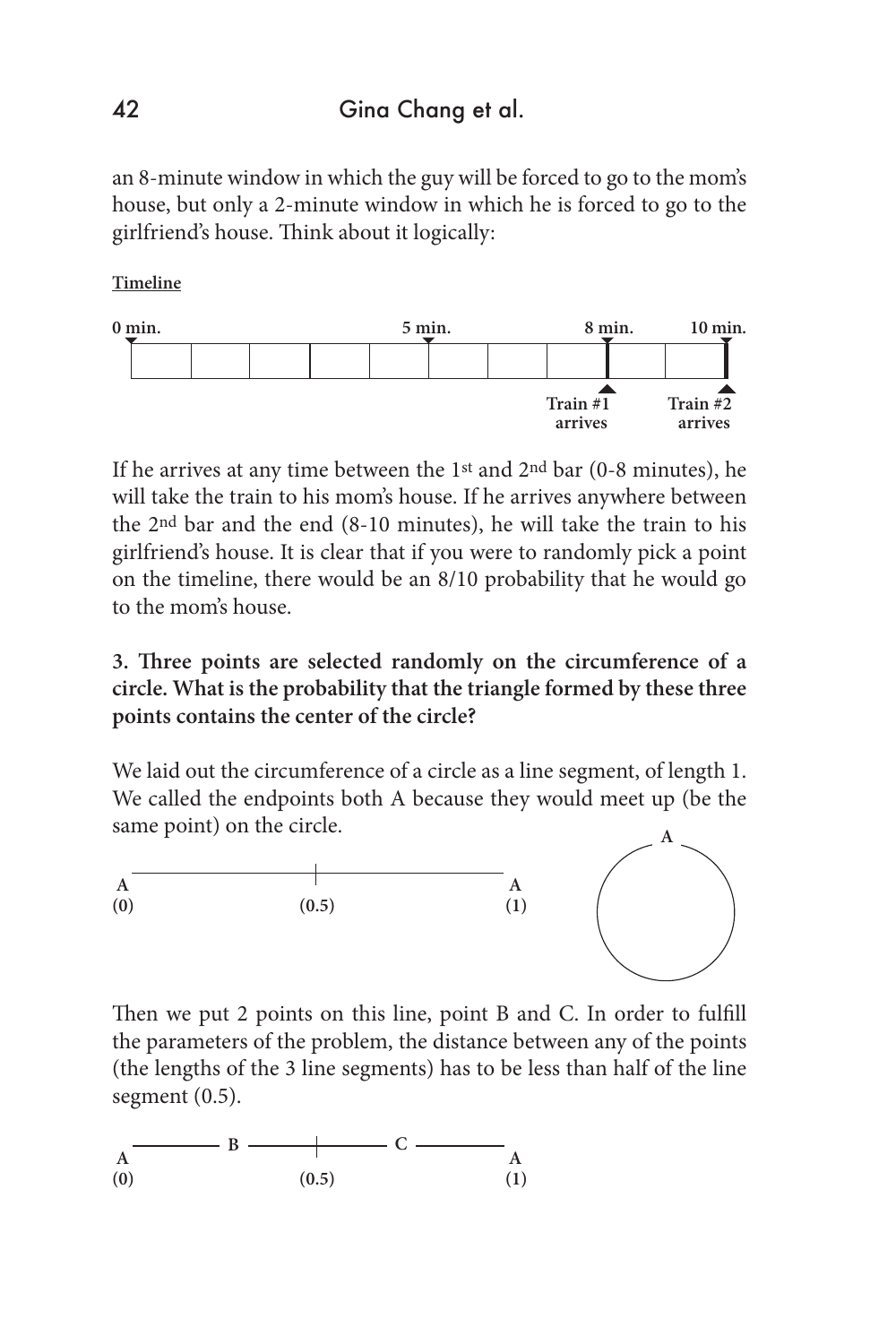We know this because, if we think of the line segment as a circle again, if any segment were greater than 0.5, half of the circle would have no points in it, so the center would not be contained within the inscribed triangle. Back with the line segment, we found the inequality for each of the segments, A-B, B-C, C-A.

$$
\begin{array}{c}\nA \longrightarrow B \longrightarrow C \longrightarrow A \\
(0) \quad (0.5) \quad (1)\n\end{array}
$$

With the intent of graphing these equations, we set the linear position of B and C to X and Y respectively. A was both 0 and 1, as it was both ends of the line segment.

$$
0 \longrightarrow X \longrightarrow Y \longrightarrow Y
$$

Our equations were (see Figure 1):

 $1-Y < 5$  $Y-X<.5$  $X< 5$ 



**Figure 1**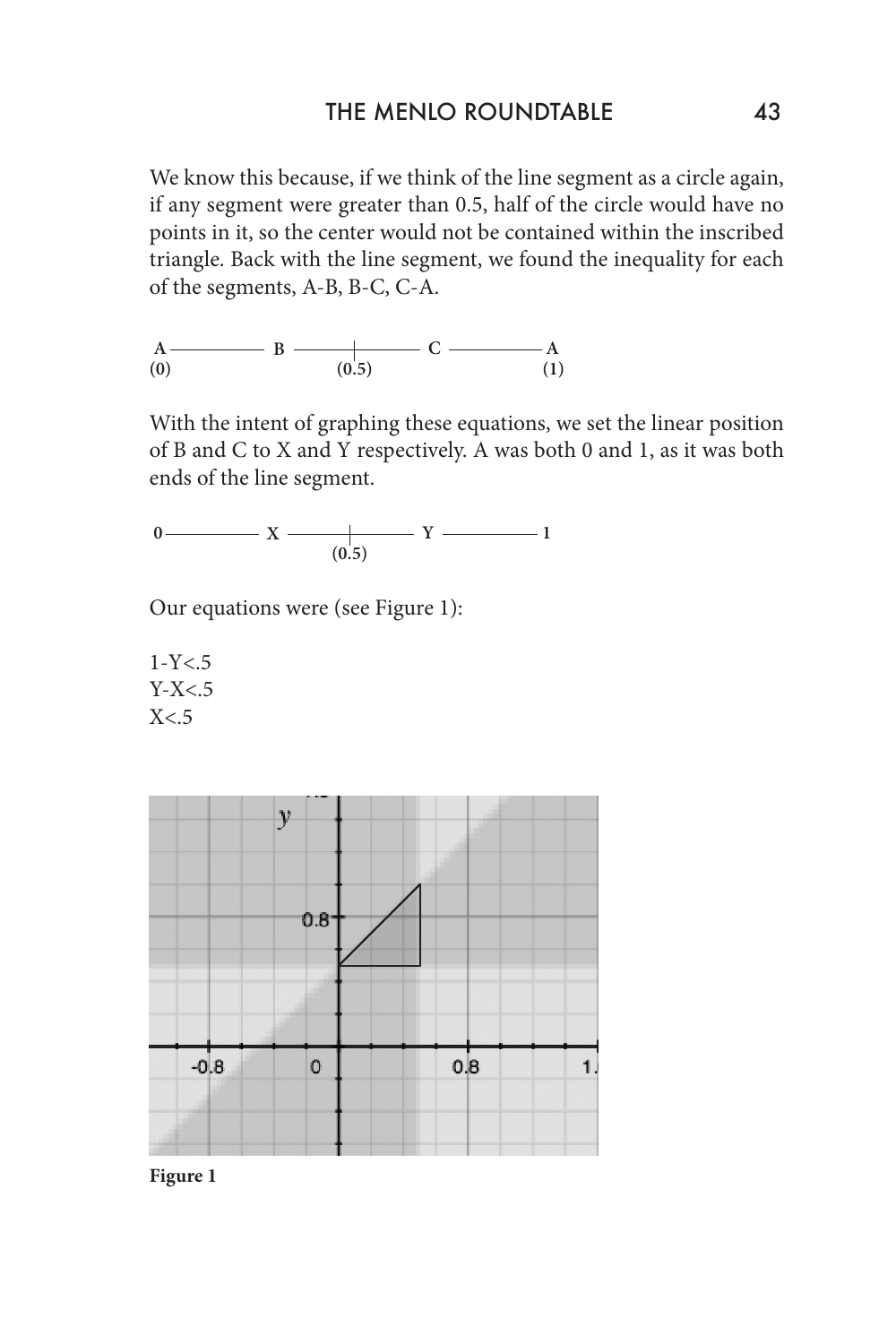## 44 Gina Chang et al.

These represent only half the number of events that fulfill the parameters. We made an assumption here that X is greater than Y (or that X=B, Y=C), but the points could be switched, B could be Y and C could be X.

**0 1**  $(0.5)$ **Y X**

Then we'd have another set of equations with the variables reversed (see Figure 2):

 $1-X<.5$ X-Y<.5  $Y<sub>5</sub>$ 



**Figure 2**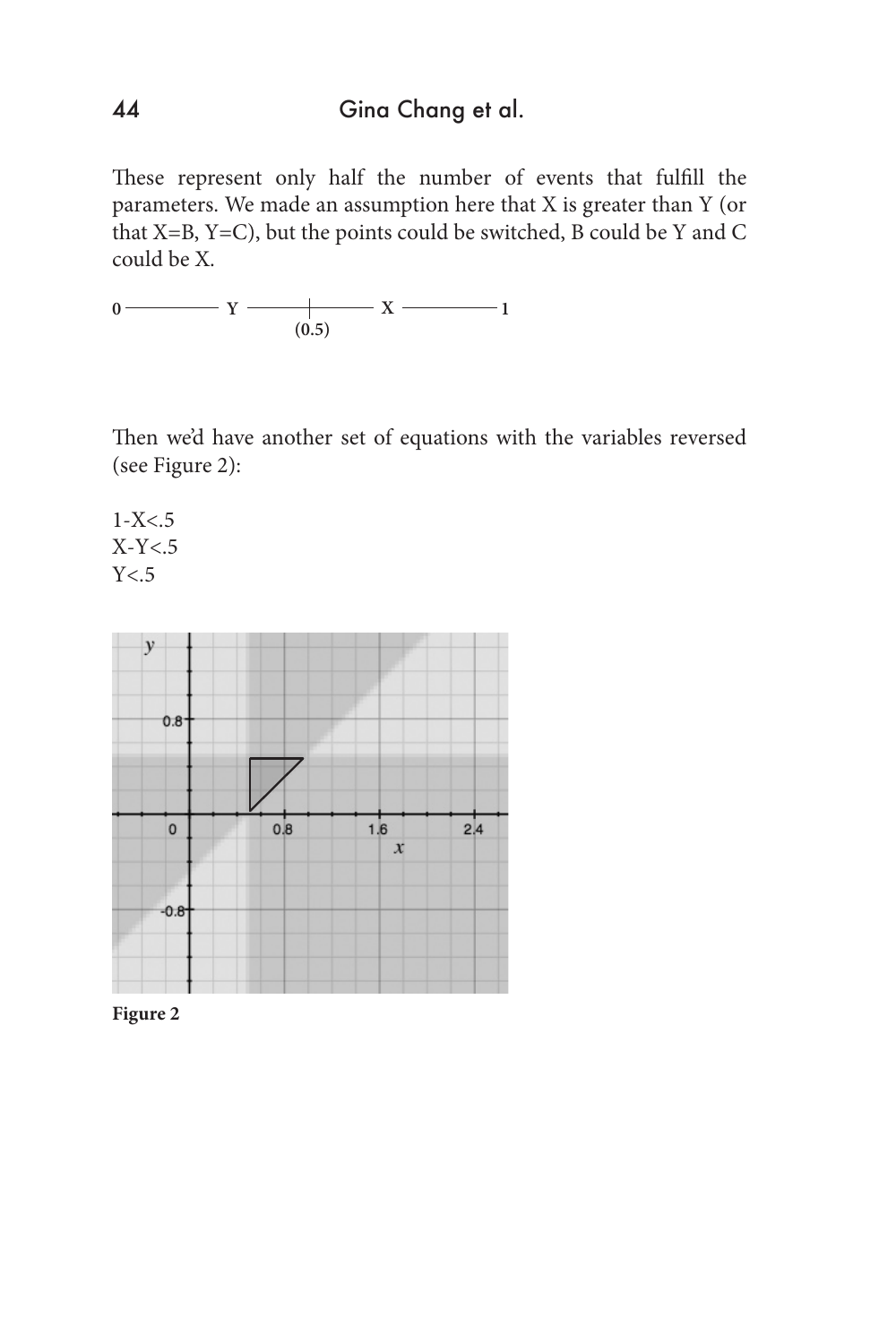When we graphed these two sets of equations, the parts that overlapped (the solution) formed two congruent triangles.

Together these equations represent the total number of events that fulfill the parameters of the problem. However, to get the probability, we needed the total number of events possible. For this, we created another equation system (see Figure 3):

 $X<1$  $Y<1$  $X>0$  $Y>0$ 





We then graphed this set and got a 1 by 1 square, which contained the previous two congruent triangles. The sum of the area of the two triangles was a quarter of the area of the square. Therefore the probability that the triangle formed by three points contains the center of the circle is  $\frac{1}{4}$ .